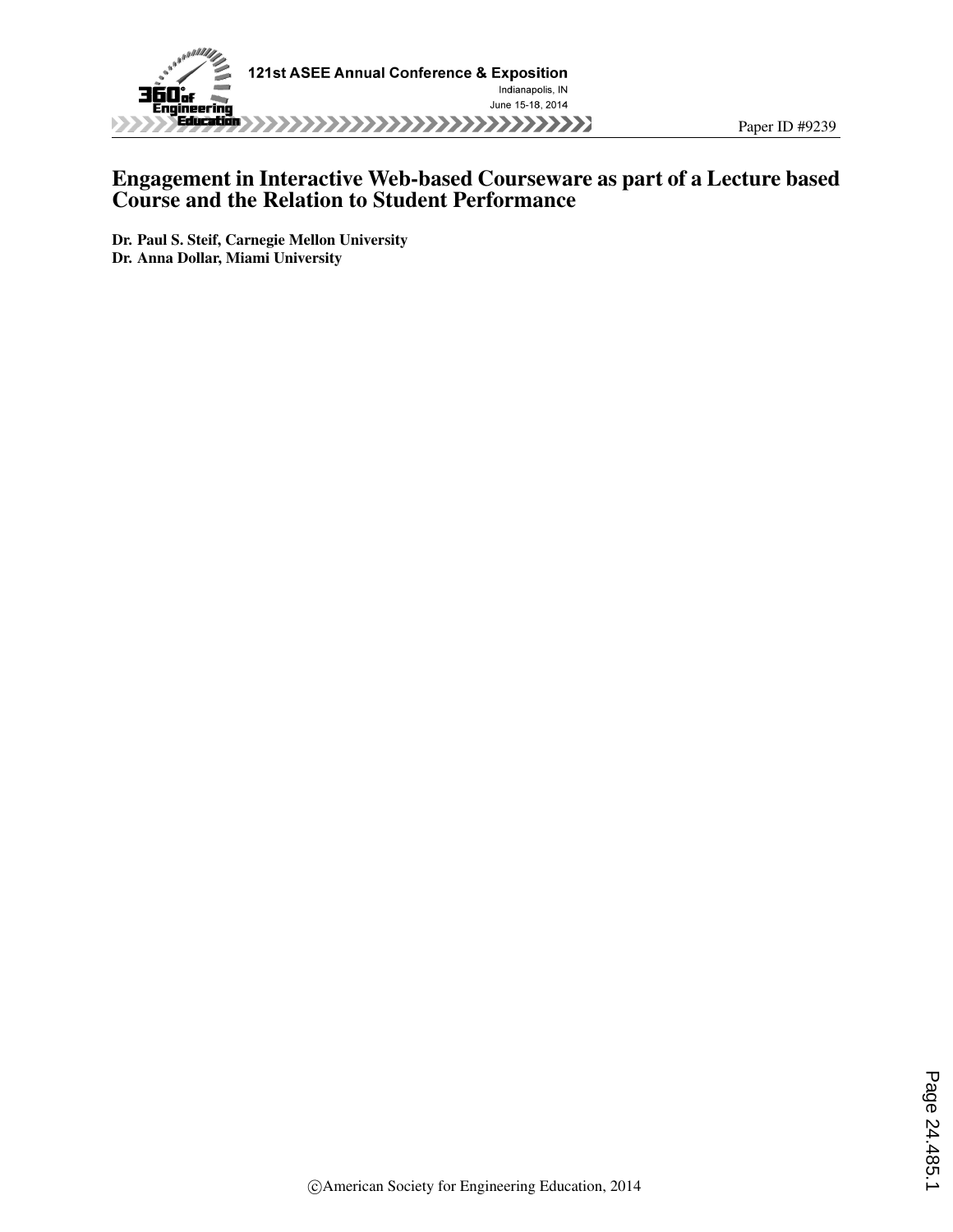# **STUDENT USE OF OPTIONAL ONLINE COURSEWARE RESOURCES: FACTORS THAT AFFECT STUDENT SELF-REGULATION OF THEIR LEARNING**

### **Introduction**

Increasingly, learning resources beyond the textbook and instructor's lectures and office hours are available to students in engineering courses<sup>1-5</sup>. Students may find these resources independently or be informed about them by instructors. These can include for example readings, videos, simulations, and interactive exercises. Often, instructors may not know how much students access these resources, or whether they find them beneficial. Unlike assigned homework, for which students receive course credit, extra resources are typically accessed entirely at student discretion: initially via the student perceiving a need or opportunity, and, on an ongoing basis presumably if students find them of benefit. Of particular interest here, are learning resources that provide students opportunities for practicing concepts and skills learned, as well as feedback on their practice.

How might instructors encourage use of such a resource, if viewed as potentially valuable, in a course that contains other standard learning resources, such as lecture, homework, and so forth? Can we move away from the model in which all students are assigned the same amount of work, regardless of how they perform, and instead give them the opportunity to self-regulate their learning? In the model of Zimmerman and Schunk<sup>6</sup>, self-regulatory learning involves a threestep process of planning, practicing, and evaluation for students to follow to independently monitor their learning. Learning resources that offer feedback may provide the evaluation upon which students can gauge their own learning and then choose to undertake additional activities, as suits their own needs. Here, we are interested in how such a resource might be introduced into a course, and how we can determine whether it has been used to good effect.

One opportunity to observe self-regulation is when students use to varying extents a learning resource that is not mandatory. We would view students as successfully self-regulating if they use the resource, *when needed*, to further their learning. In particular, we explore whether students self-regulate in the context of using online statics courseware materials, and we study the factors that influence students' use of the materials. First, we look at how much each student uses the resource and what was that student's corresponding performance in the course. Second, by surveying students, we seek to understand the various factors that influence them positively and negatively to use the resource, given that its use is largely voluntary. In the following sections we describe the resource, the contexts in which the resource was implemented in two different courses at two universities, how it was implemented with the goal of promoting selfregulation, and what were the usage and performance outcomes and student rationales for their usage.

## **Settings of study**

Online course materials used in this study consist of the Open Learning Initiative (OLI) Engineering Statics course. As previously described<sup>7-8</sup> the OLI materials consist of twenty modules, akin to chapters. Each module is composed of several webpages, each devoted to a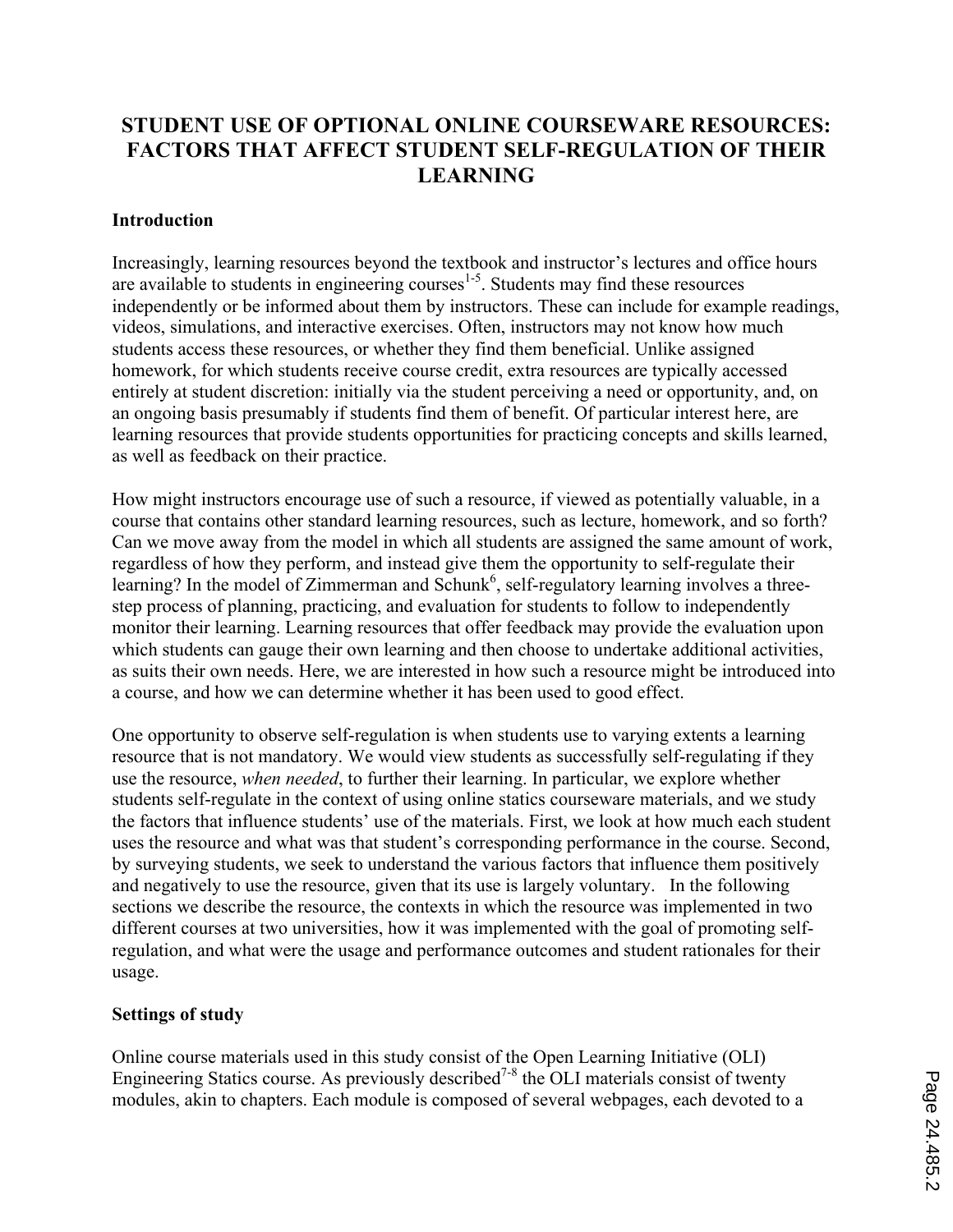single learning objective. Concepts and problem solving are explained using text and graphics, simulations, and interactive exercises with hints and feedback. For each of the learning objectives, there are Learn By Doing (LBD) exercises with which students can first practice the skills; at end of each page there are Did I Get (DIGT) exercises that further enable students to test whether they have mastered the concepts and skills, while again receiving detailed hints and feedback; these exercises are not graded. At the end of each module, there is a graded quiz.

OLI engineering statics course materials were used in lecture-based statics courses at two universities, Miami University in Ohio, a state university (School S) and a private research university, Carnegie Mellon University, (School P). In School S topics covered coincided largely with the material in OLI (12 of 14 exam problems involved material covered by OLI); there is also diversity of majors, with mechanical, manufacturing, bioengineering, chemical, electrical engineering, and management majors. In School P topics covered extended beyond the material in OLI (8 of 16 exam problem involved material purely found in OLI); the vast majority of students were mechanical engineering majors. In both cases, only the end of module quiz was required to be completed and students received credit based on their quiz score. At the start of the semester, it was made clear to students that they should use the interactive learning activities within a module before the quiz to learn the material in preparation for the quiz and for class exams. The number of pre-quiz activities undertaken, and students' performance on them, would not contribute directly to students' grades. Thus, students regulated their usage of LBD and DIGT activities, using the feedback, solely with the goal of learning the material, not fulfilling an assignment.

The two schools also differed with respect to the sequence of lecture and due dates of on-line modules quizzes. School S (Miami University in Ohio) followed a flipped or inverted order. Specifically, students were required to complete OLI module quizzes, using the with-in module activities as they saw fit, just prior to the lecture. The instructor had access to student performance in the module through the Learning Dashboard, and so could adjust class activities to take advantage of data on performance; class time was devoted to addressing any common difficulties revealed by the system's analysis of student work, and to additional activities, topics, and problem solving. Written homework on the same topics was due the week after the OLI module quiz was due, that is after class time devoted to the topic.

School P (Carnegie Mellon University) had followed the same flipped approach as School S, except in the most recent semester (Fall 2013) it followed a conventional order: a topic was covered in lecture during the week, and the OLI modules covering those topics were due at the start of the following week. Written homework on the same topics was due at the same time as the OLI module quiz.

## **Data collection**

The OLI system tracks, for each module, the fraction of available activities that each student initiated. We collected these values from the system and computed the fraction of activities initiated (averaged over all modules) for each student. For the purposes of this study, we take this fraction, referred to as *participation,* to quantify the usage of the online course materials by each student. We should note that *participation* is a somewhat crude measure of student engagement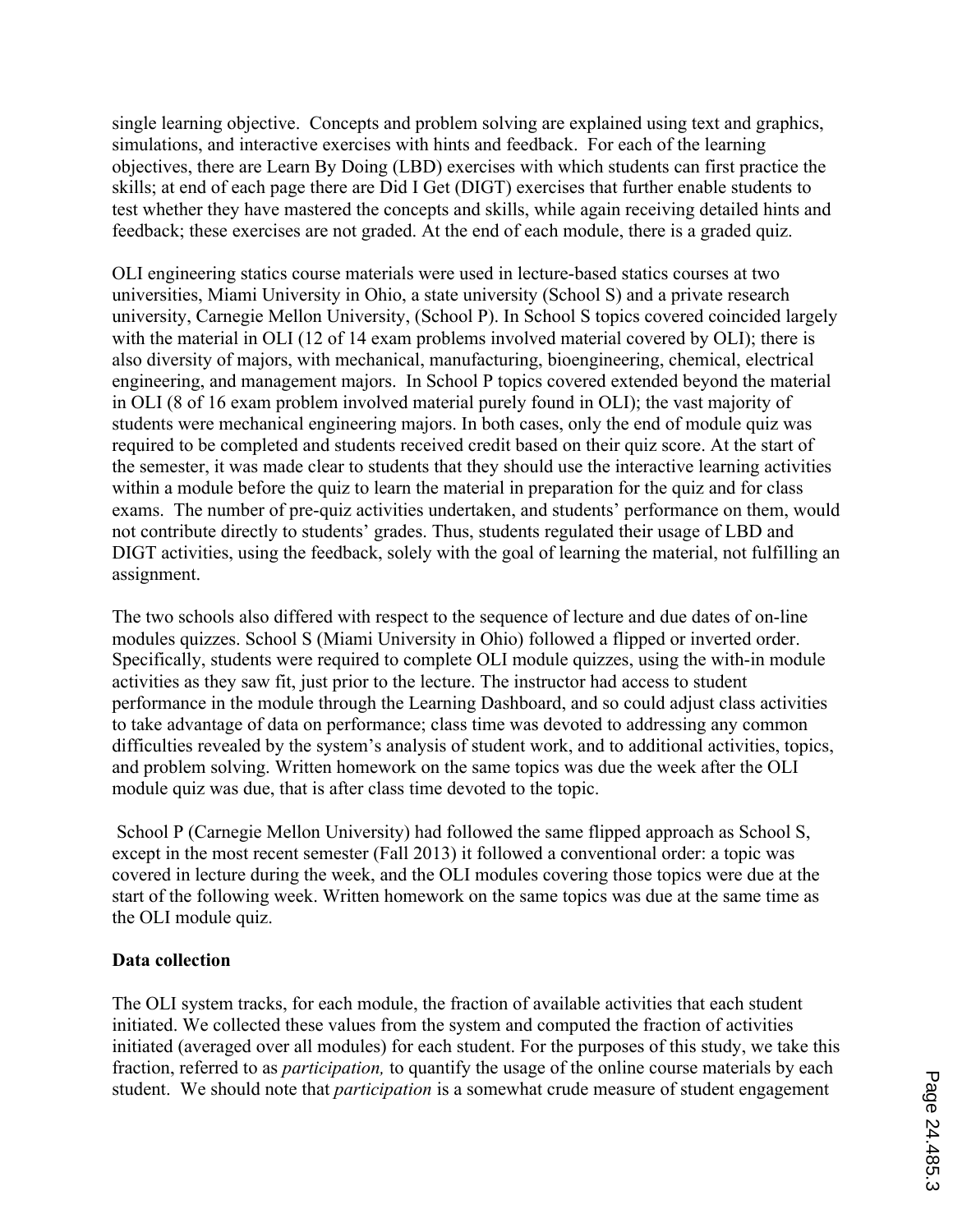with online materials since it reflects only initiation of an activity. *Performance* for the purpose of this study was measured by the total score on exam problems. At School S, exams constitute 75% of the final grade, while OLI quizzes are 10%; at School P, exams constitute 85% of the final grade, while OLI quizzes are 7.5%. Data on students' *participation* and course *performance* had been collected for the corresponding statics classes in Fall 2012 and for Fall 2013. Due to time constraints performance data from only Fall 2012 have been included in this paper. Data from students who took all exams were analyzed in this study: 105 from School S and 73 from School P.

Additionally students in each course in Fall 2013 were surveyed anonymously. Survey questions ask students to self-report their participation (fraction of activities undertaken within a module), and to choose which of a set of positive and negative motivations played significant roles in determining the number of activities they undertook. Students were also asked to comment on how their behavior would have changed if their participation (usage of the activities) were not optional. The survey was completed by 92 of 106 students in School S, and by 100 of 134 students in School P.

#### **Results and findings**

#### **a. Performance versus participation**

A scatter plot of performance (percentage correct on all exam problems) and participation (average usage) is shown in Figure 1 for School S and Figure 2 for School P, both for Fall 2012, since only these data were available in the timeframe of this paper. First, there is indeed a very wide distribution of participation: the participation for School S had a mean of 65% and standard deviation of 21%, while the participation for School P had a mean of 68% and standard deviation of 21%. For School S, one can view students as falling into three groups corresponding the four quadrants in the plot. Students in the upper right completed more activities in the resource and tended to have higher exam scores. Students in the upper left completed fewer activities in the resource but still tended to have higher exam scores. Students in the lower left completed fewer activities in the resource and tended to have lower exam scores. Thus, students in the upper two quadrants are successfully self-regulating their learning, that is, they are using the resource *as needed* to further their learning, while students in the lower left quadrant are not. Results from the survey described below will support this interpretation. There are virtually no students in the lower right quadrant for School S; most students who used the resource, performed well on the exams, perhaps because topics covered in the course in school S coincided largely with the material in OLI, and as a result 86% of exam problems involved material covered by OLI.

The results of performance versus participation for School P are quite different. There is little systematic variation with participation. Interestingly, however, the participation is quite comparable to School S. There are students who do many OLI activities, but do not necessarily perform well on the exams. This may be due to the significant number of topics covered in the course that go beyond OLI. As a result only 50% of exam problem involved material covered by OLI, as opposed to School S were 86% of exam problems involved material covered by OLI.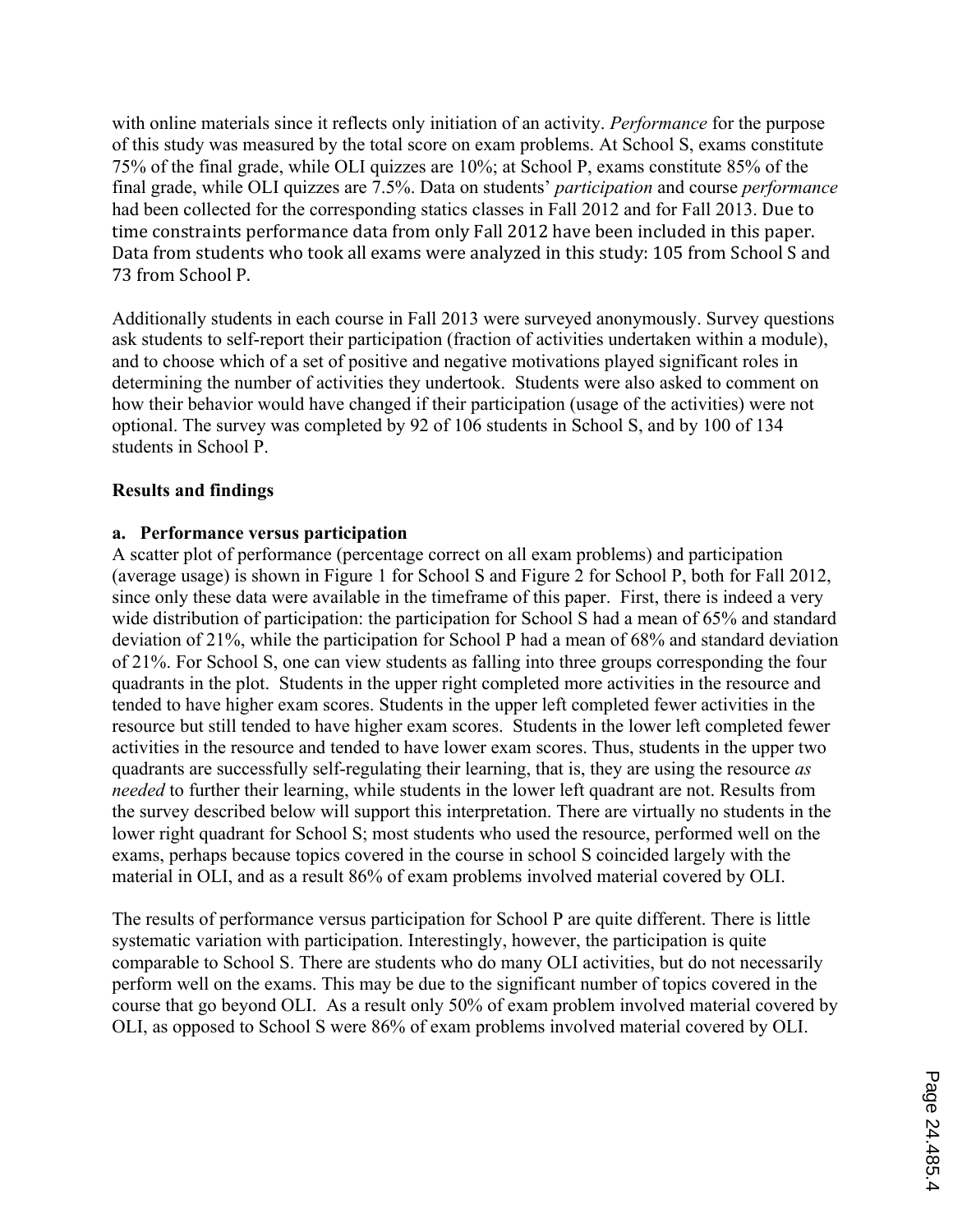

Figure 1. Score on exams versus participation in online activities for School S.



Figure 2. Score on exams versus participation in online activities for School P.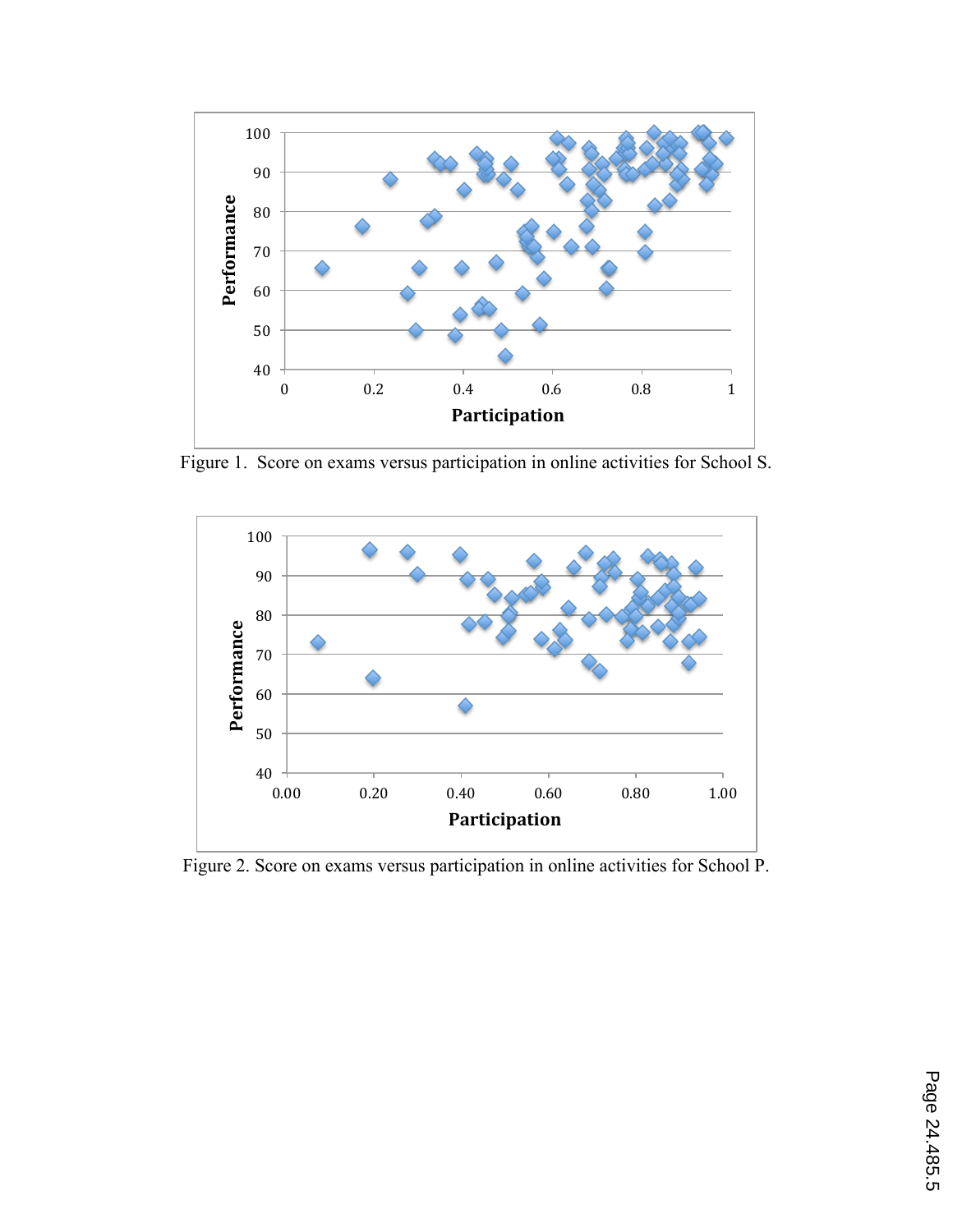## **b. Students' perceptions**

In the survey, students were asked to report, among other things, their usage of materials (participation) in OLI as being in one of four categories: 0 to 25%, 25% to 50%, 50 to 75%, or 75% to 100% of available activities. Figure 3 shows the percentage of students at each school reporting themselves within each of these categories.



Figure 3. Percentages of students at each school that reported themselves as belonging to one of the four categories of usage.

Also in the survey, students identified from several choices the positive and negative reasons that reportedly influenced their level of usage. The frequencies of different reasons, positive and negative, cited by students are displayed in Figures 4 and 5 for each school, respectively. For each of the reason in each chart, there are 5 bars, from lower to upper, representing students who claimed to do from  $0 - 25\%$  of activities,  $25 - 50\%$  of activities,  $50 - 75\%$  of activities, and  $75 -$ 100% of activities; the top bar correspond to the class overall. By and large the responses were similar for the two Schools. While we do not know students' individual survey responses, we know that the average usage is lower among non-responders than responders. Thus, students who did not respond to the survey are more likely to be in the categories of lower users  $(0 - 25\%$  or 25 – 50%). But, we take the relative frequencies of reasons shown in Figures 4 and 5 to be typical of the respective groups.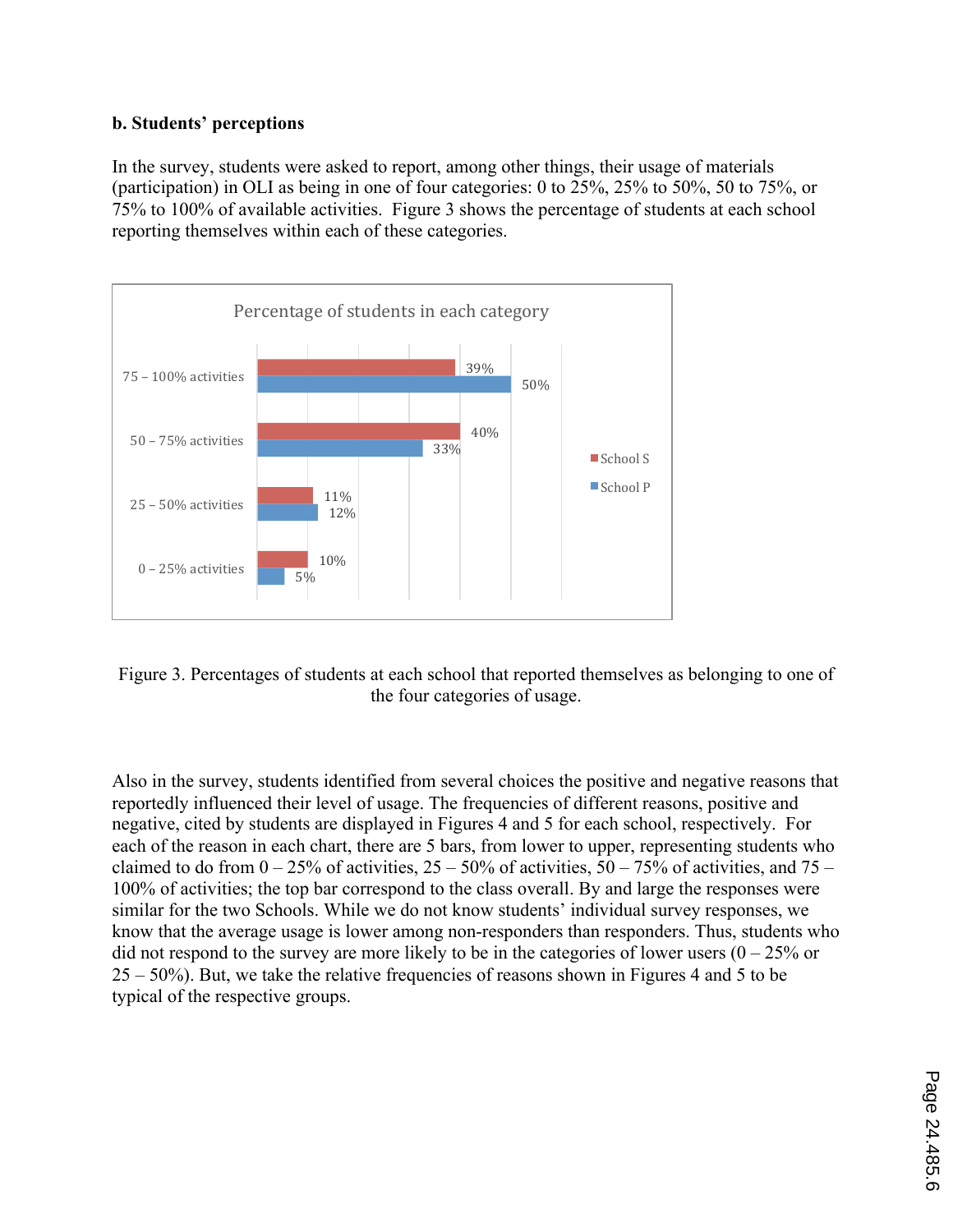

Figure 4a. Positive reasons cited for using OLI grouped by students from School S who claimed to complete various numbers of activities within a module.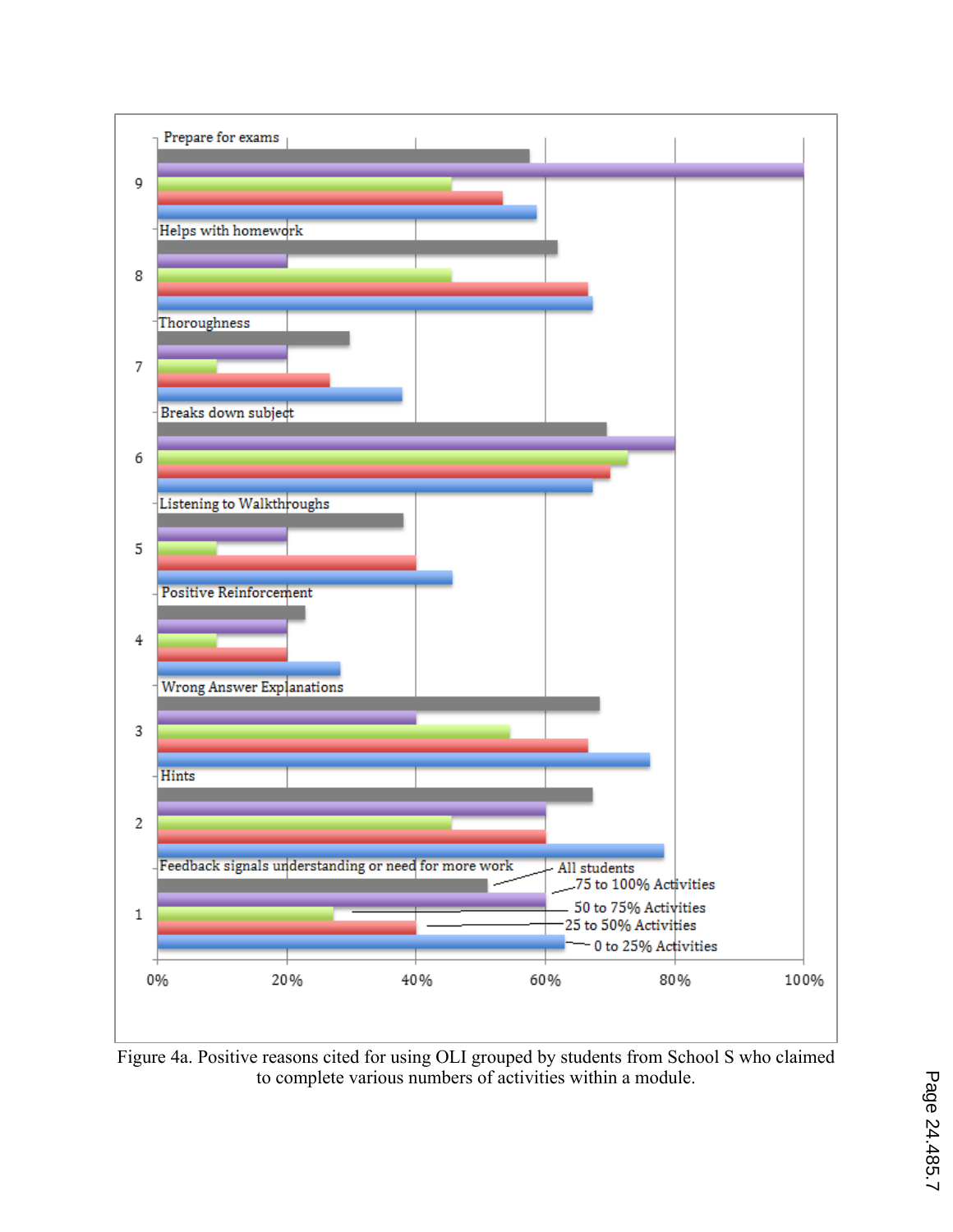

Figure 4b. Positive reasons cited for using OLI grouped by students from School P who claimed to complete various numbers of activities within a module.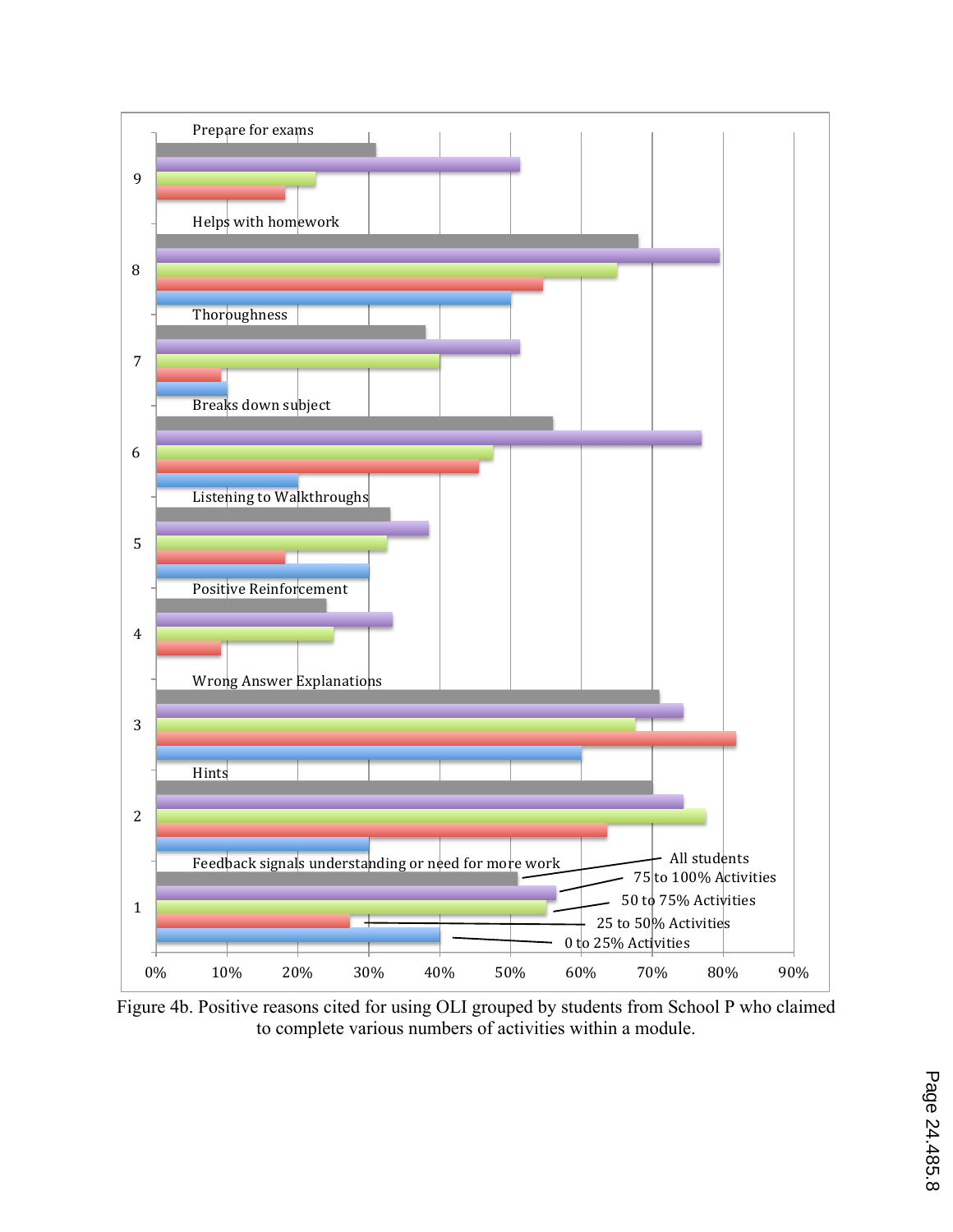

Figure 5a. Negative reasons cited for using OLI grouped by students from School S who claimed to complete various numbers of activities within a module.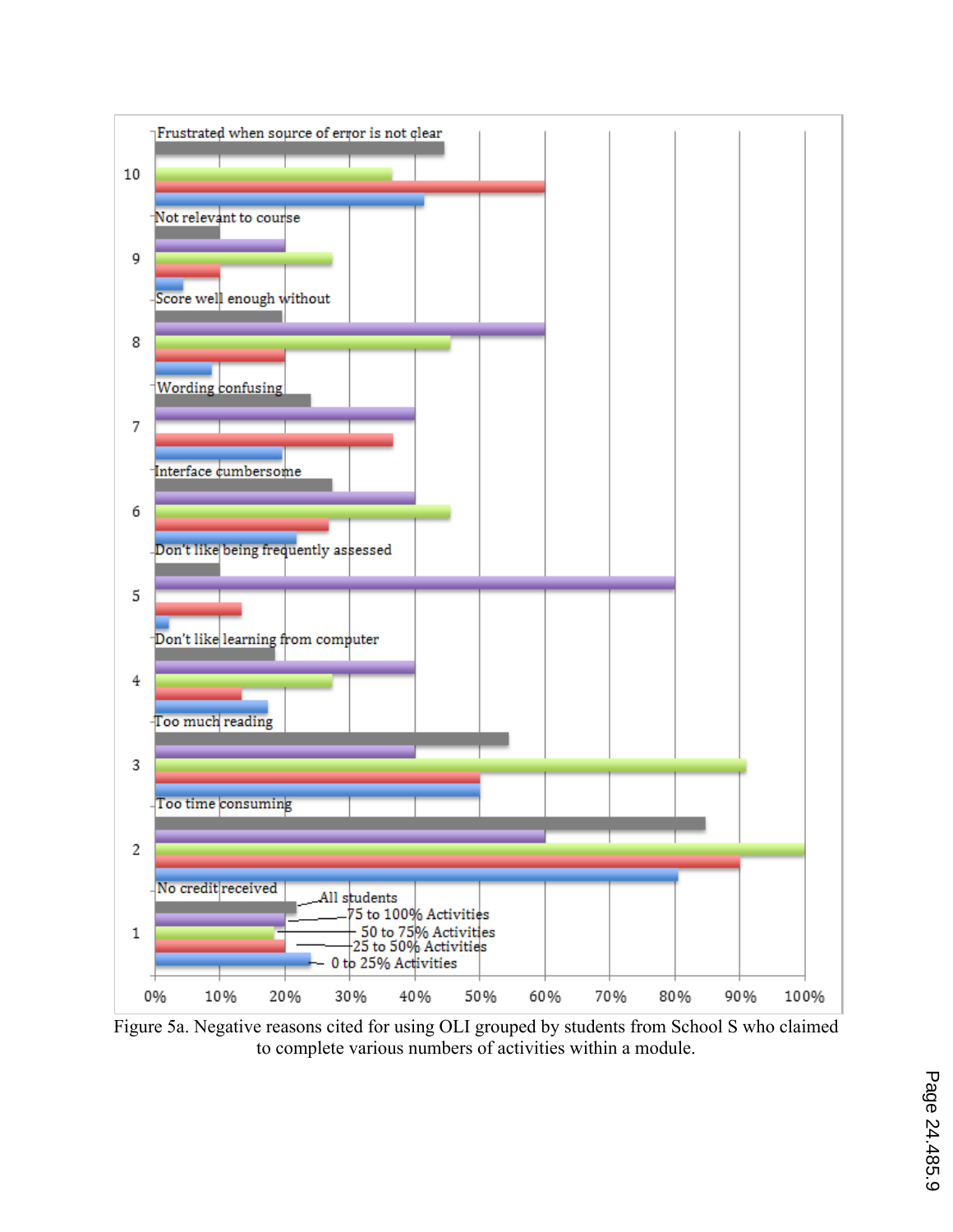

Figure 5b. Negative reasons cited for using OLI grouped by students from School P who claimed to complete various numbers of activities within a module.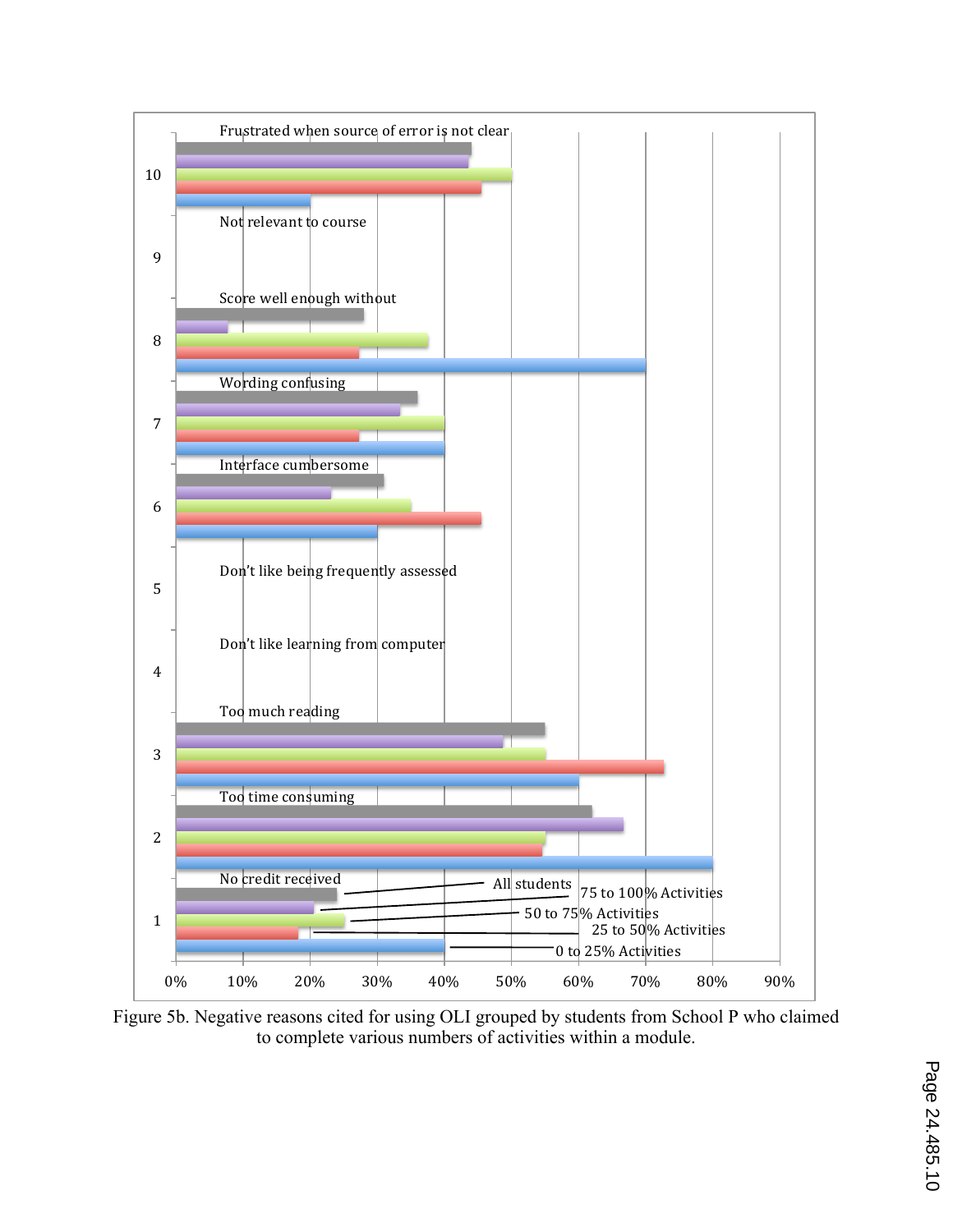The single notable difference between the two schools was that many students in School S viewed OLI as highly useful in studying for exams, while fewer students in School P found it to be useful. This is consistent with the differences in coverage pointed out above: that the topics covered in School S, and corresponding exam problems, closely overlapped with the OLI modules, while more topics (and exam problems) covered in School P extend beyond OLI.

Some of the negative reasons were not chosen at all: students in School P did not object to learning from computer, to being assessed frequently, nor do they think the materials are irrelevant to the course. Students in School S cited these negative reasons very infrequently, except for the lowest users (very few in number) who both objected to learning from the computer and to being assessed frequently. Some of negative reasons were cited roughly equally by all groups. A large majority of students viewed the amount of time required and the amount of reading between activities as a significant negative factor. Fewer students were bothered by interface issues or confusing wording. Lower users claimed they could do well enough on the quiz without doing many activities with greater frequency than did higher users. This should come as no surprise: the quiz is the incentive for students to learn about the resource. For some students, doing well on that quiz weighs highly as a goal of using the resource; other students may see and extract the broader benefits (learn more deeply rather than merely to receive credit towards a grade). Indeed, quiz scores in School P are uniformly high, so if performing well on the quiz is the sole motivation, the resource's value would not be that compelling to these students. The absence of credit was cited by relatively few students, although more so by the lowest users in School P.

All positive reasons offered were chosen by at least some students. Some of those reasons were cited roughly equally by all groups: the benefit of feedback, the explanations that came with wrong answers, and the help it gave in solving (written) homework problems. Higher users were more likely to cite thoroughness in studying all materials and the positive reinforcement; the differences were less for School S, although in no case were thoroughness or positive reinforcement highly cited. Two reasons - the availability of hints and the breaking down the material into concepts – were frequently cited, except for the lowest users. By contrast these were frequently cited by all groups at School S.

In the survey, students were also asked to imagine a scenario in which activities within a module were no longer optional, but required and carried credit; they were asked to choose one of the following: they (1) already did most so nothing would change, (2) did some and would benefit from more, (3) did some and would not benefit from more, (4) did few and would benefit from more, (5) did few and would not benefit from more. The results for this survey question are shown in Figure 6. Half of students at both schools indicated they were already doing most. Of students who could have done more, more than 61% of students at School S indicated that they *would* have benefited from being forced to do. That is, by their own account these students were not satisfied with self-regulation of their learning. This appears consistent with the finding in Figure 1, where a number of students did not complete many activities and did not perform well on exams. By contrast, in the case of School P, among the remaining students who could have done more, only 26% thought they would benefit from being compelled to do more. Thus, most of the students at School P who omitted many of the activities seemed to be satisfied with their decisions regarding usage. Because there appears no pattern in the *Performance* versus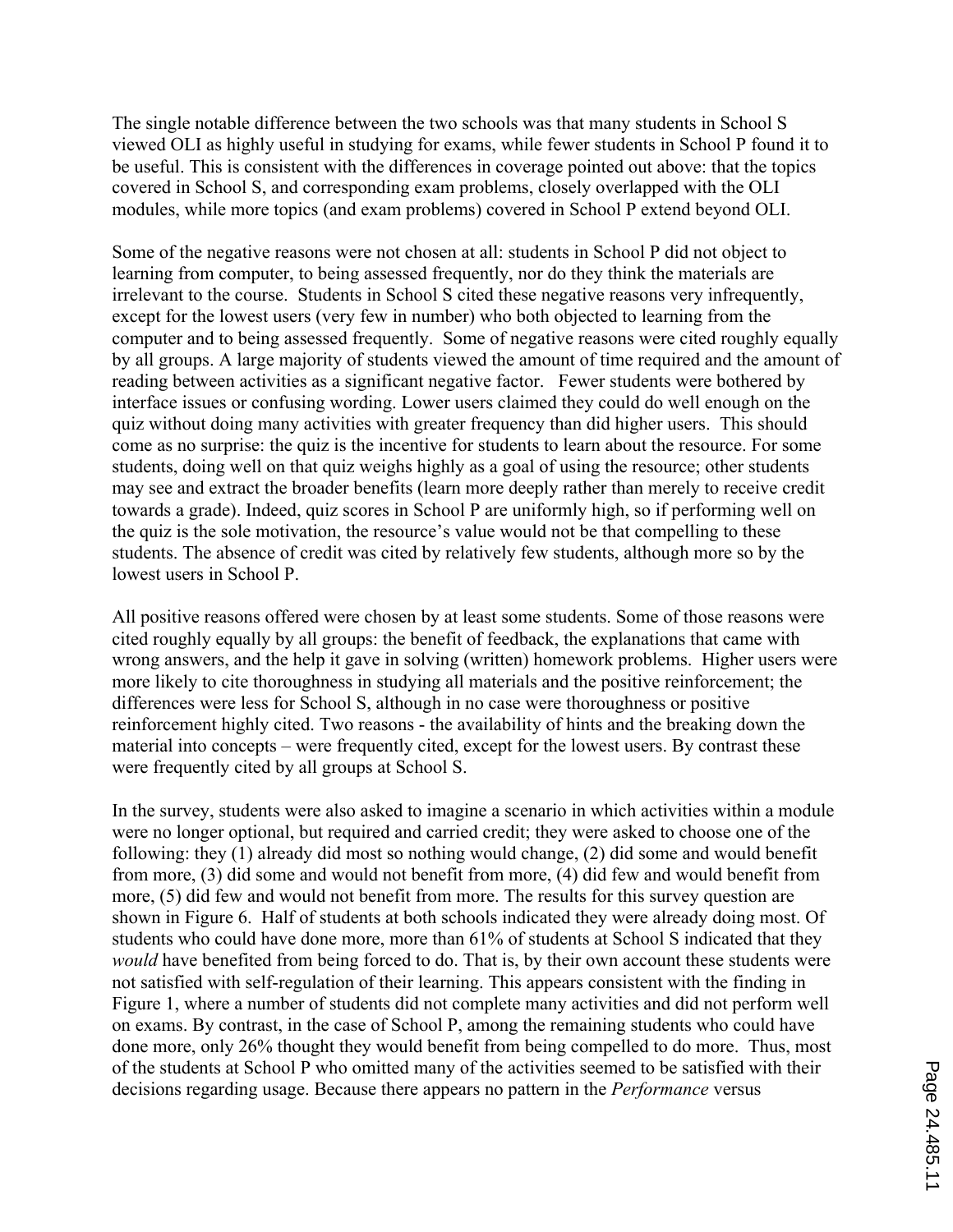*Participation* plot for School P in Figure 2, unlike School S, there is no obvious relation between their apparent satisfaction with usage decisions and the actual exam performance versus usage.



Figure 6. Responses to question on whether students would have benefited had they been forced to do more activities.

Some lessons might be gleaned from the results. From our interpretation of Figure 1 and students responses regarding whether they would do more, it appears that some students in School S may need more incentive to explore the resource. For example, it may be possible to make the DIGT mandatory, along with the quiz; the LBD exercises would then be optional. It may also be useful to share with future students the results depicted in Figure 1. As part of the survey, we also asked students what advice they would give to future students regarding OLI. By and large, these comments spoke to the value of OLI, and we could share all of those comments with future students.

In the case of School P, the results shown in Figure 2 do not allow us to conclude anything regarding self-regulation. Clearly, some students at all performance levels found it valuable enough to use, while others did not. The finding that the lowest users tended to be relatively less positive regarding the value of hints and breaking down into concepts suggests that some improvements in the implementation at School P may help. Students are left to discover the capabilities of the courseware on their own, and some may not be aware of the hint feature. It may also be possible to use some of lecture time to explain how the various conceptual pieces fit together, something that could benefit all students.

## **Summary and conclusions**

Online resources with activities that involve practice while receiving feedback can present students with an enhanced opportunity to self-regulate their learning. That is, if the incentive structure permits, students can choose which activities to work on as they perceive fits their learning trajectory. Whether the resource is successfully used in this fashion is dependent on the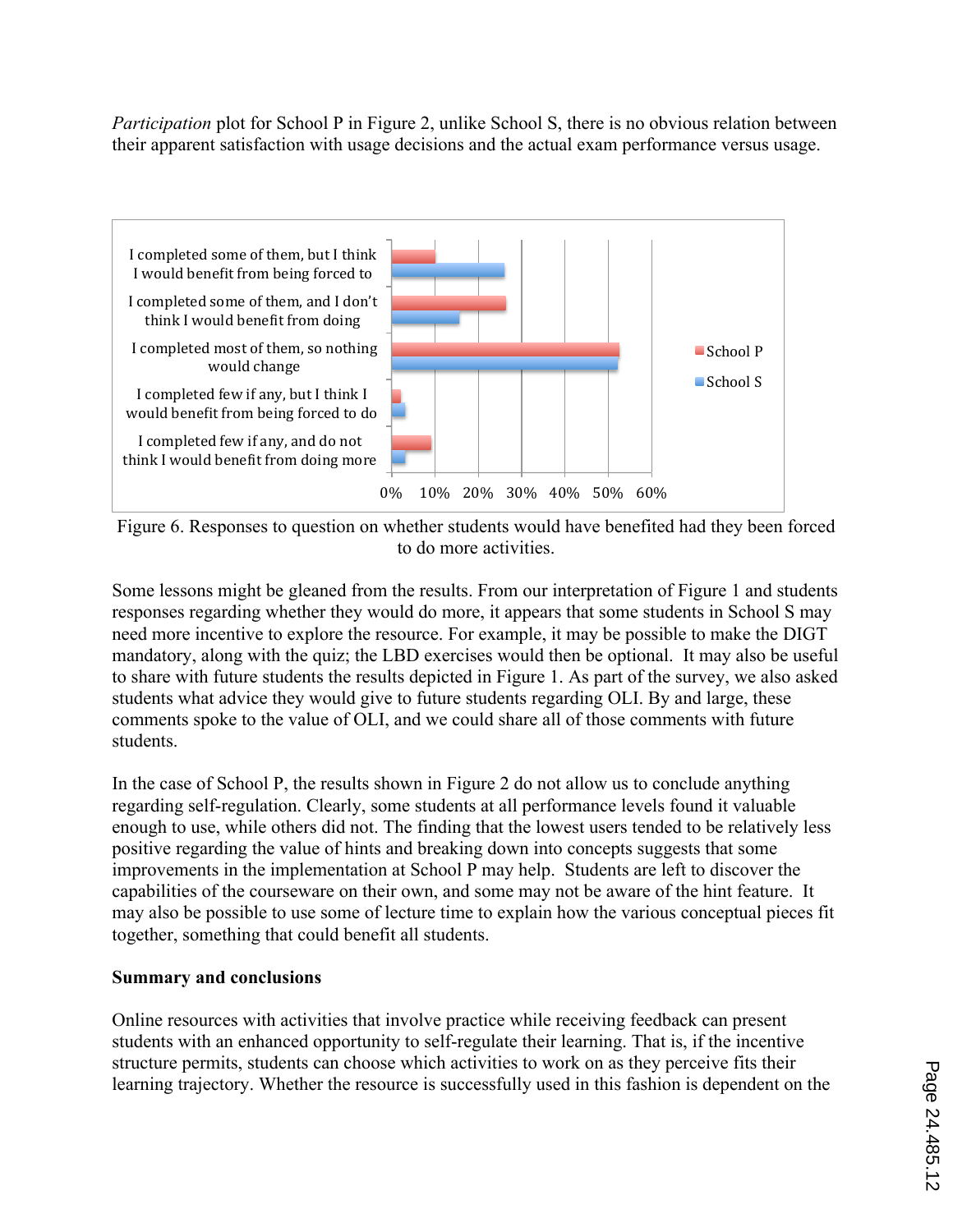materials themselves, but also on the details of the context in which they are used in a class, including the incentive structure, and on the students in the class.

To study students under conditions that present the opportunity to self-regulate, we considered two classes at different institutions that had access to the Open Learning Initiative Engineering Statics course materials. At both institutions, student had to complete a quiz at the end of each module, forcing them to open up each module. However, the bulk of the available activities were optional, with students choosing to use them as they saw fit to succeed in the quiz and to further their learning. Students were surveyed and asked to report, among other things, on their approximately level of usage, on the factors that significantly affected their use, and how a change to mandated usage would have affected the outcome. In addition, data on actual usage and performance were culled from the same course in the previous year.

At both schools, we observed a wide range of usage of the resource. At School S, where the topics covered in class followed the OLI topics, with two small additions, an interesting pattern of exam performance vs usage was found. Among students who performed well on exams, there was a broad range of usage. Those students could be said to have self-regulated their learning successfully. But, there were also students who did not use the materials to a significant extent and performed poorly on exams; these students did not seem to have self-regulated their learning. Interestingly, a sizable number of students in School S, when surveyed, indicated that they would indeed have benefited from being forced to do more. By contrast, in School P, more topics covered in the course went beyond what was covered in OLI. In that school we found among high and low exam performers both light and heavy users of the materials, without any strong pattern. Many fewer students in School P indicated that they would have benefited from being mandated to use the materials more, apparently suggesting that they were satisfied with their self-regulation. Perhaps they thought that they understood the concepts treated by OLI sufficiently well and that the other topics were more challenging.

From the survey we also learned which factors significantly affected, positively and negatively, students' usage of the materials, and how these varied across different levels of self-reported usage. For one school, from the chosen factors, we were able to identify some minor changes in implementation that might raise the perceived value for lower users. Interestingly, however, the frequencies with which different factors were chosen were by and large remarkably similar for the students at both schools. The similarities suggest that the students at the different institutions do not view the materials differently. Rather their different usage vs performance characteristics, and their differing judgments of their own self-regulation, may be due to differences in the students themselves, their prior learning of relevant material and learning goals, and the overlap between topics covered in their courses and the online materials. It is hoped that future work will reveal the roles played by these important factors.

## **ACKNOWLEDGEMENTS**

The authors appreciate the support provided by the National Science Foundation through grant DUE 0918271, the William and Flora Hewlett Foundation through the Open Learning Initiative at Carnegie Mellon University, by the Department of Mechanical Engineering at